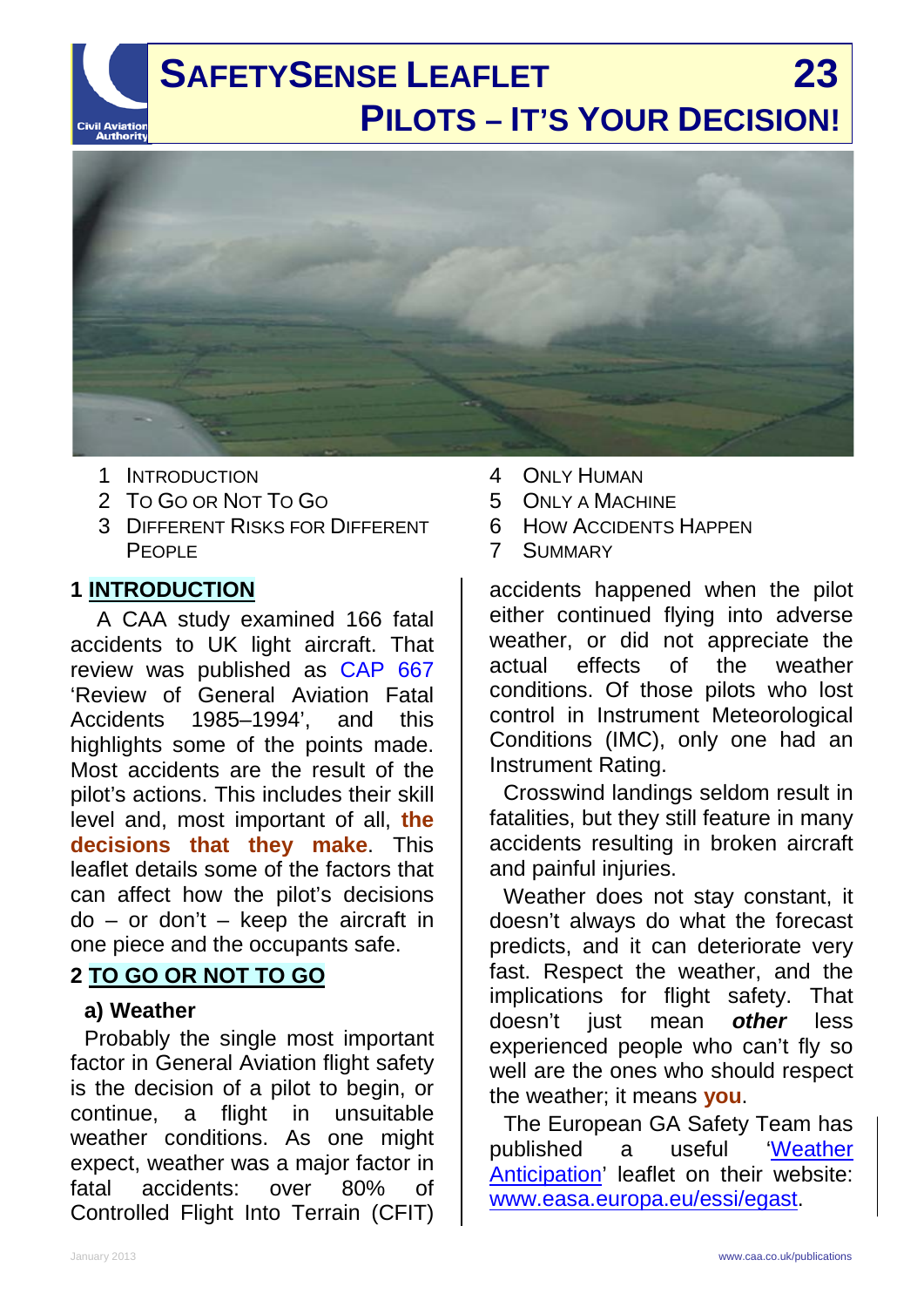## **b) I Can't Turn Back Now!**

Weather can, and will, change en-route. It is essential that the pilot is prepared and willing to divert or turn back if conditions deteriorate. It does not reflect badly on your ability as a pilot if you turn back in poor weather. In fact, it reflects **good judgement assessment of the situation**. It is also important that diverting is feasible in practical terms. Have you got enough fuel, money to get home, or pay for a hotel? Have you promised to be somewhere important? *Never* put yourself in a position where you would not feel able and willing to turn back if necessary. No Monday job is worth dying for on a Sunday, so carry your driving licence and credit card.

The decision to turn back will be made easier if you have decided in advance what your **minimum VFR flying altitude** should be. It also helps if you have practised flying the relevant manoeuvres **on instruments,** for example: a 180° turn and if necessary climb to a higher Minimum Safe Altitude (MSA).

#### **c) Chain of Events**

In aviation accidents, it is common to find a chain of events where one shortcut or poor judgement leads to another. For example, the apparent 'cause' of an accident may be that the pilot has attempted a landing in marginal weather conditions, has not diverted or turned back despite reducing visibility, or has descended below MSA to try to establish their position. Consider why they chose to do this – was it really an isolated bad judgement, or could they have been short of fuel due to poor planning and lack of contingency time?



A simple way to calculate MSA is to add 1,000 feet to the Maximum Elevation Figure (MEF) in the relevant chart lat/long square. Remember that good planning, proper use of forecasts, awareness of terrain features en route and relevant safety altitudes are not just good practice – they save lives.

#### **d) But I've Done it Before!**

Why do some highly experienced pilots believe that they can safely fly in marginal conditions, ignore their MSA, or attempt extreme aircraft manoeuvres? One reason could be that either they, or others that they know, have done it before and 'got away with it'. This may well be true, but it certainly does not prove that it is safe. Imagine if your son or daughter tried to convince you that it was quite safe for them to cross a busy road blindfolded, because they did it yesterday, and survived? What would you say to them?

#### **e) But I know someone else who does it!**

People vary in all kinds of ways: experience, concentration, skill, how they are feeling on a certain day, how much sleep they had, how much sleep they need, the after effects of recent illness, and their personal or domestic circumstances. If someone else, on a particular day, can land in a marginal crosswind, it does not mean that you can necessarily do the same. The fact that **you** can does not mean that you should encourage **someone else** to do the same.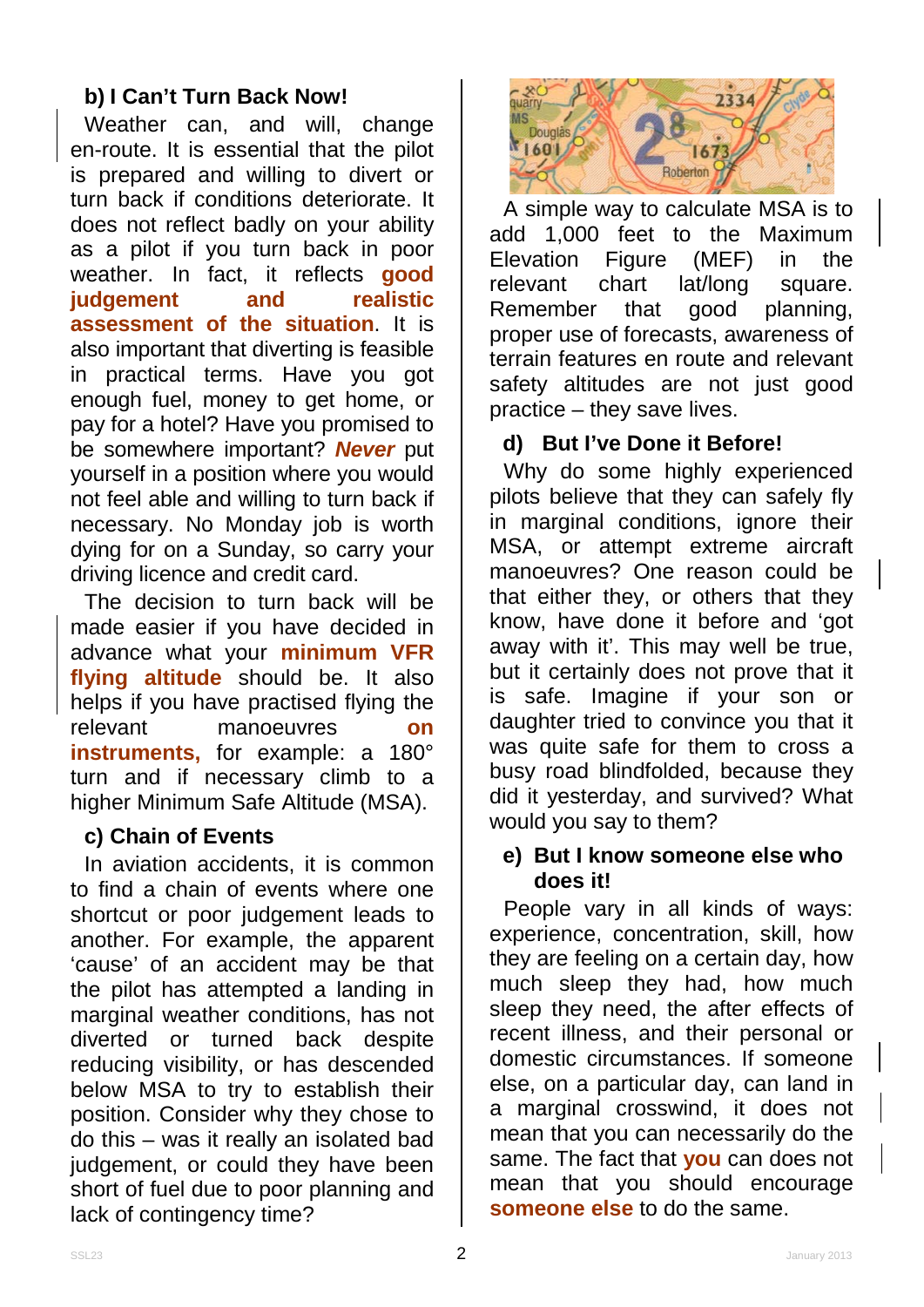Being a competent pilot means<br>correctly assessing your own assessing your own limitations on a particular occasion. It does not mean pretending that if someone can do it, then everyone can do it every time; or that if someone else is doing it, that necessarily makes it safe or wise.

## **f) Exercising Sound Judgement**

Pilots enjoy a great deal of freedom. Regulatory authorities place a great deal of trust in the pilot to exercise competent judgement concerning flight safety. Qualified pilots are thought to be capable of making responsible decisions about whether it is safe to fly, taking into account their experience level, aircraft type, location, personal physical and emotional state, and prevailing or expected weather conditions. There are two serious threats to the use of this judgement: the pilot may have an excessively optimistic view of the situation or of his own ability; or he may be persuaded by other people to proceed with a flight **against his better judgement**. How can this happen?

## **g) But You Promised!**

Never promise to fly on a certain day, or to be somewhere important if you can only get there by flying. If it really is important to be there, leave yourself time for alternative surface transport. Tell friends or relations that you **may** be able to take them flying **weather permitting**. Better still, keep it as a 'surprise', decide on the day if you feel prepared and fit, the weather is fine, and the aircraft is serviceable, and offer to take them flying. They won't know you had to book the aircraft a month in advance. It is

always disappointing to cancel a flight if non-aviator people, especially children, are looking forward to the trip. This is particularly true if the reasons are not easy for them to understand.

#### **h) Peer Pressure**

There will always be people who will pressure you in subtle ways to take risks that you don't feel comfortable with. They can be prevalent in clubrooms, asking you if you flew on a certain windy day, and smiling smugly if you say that you cancelled whilst they braved the crosswind, low cloud or lack of horizon. "*You diverted? What an idiot! I'd have carried on and got there*... ". Perhaps they would; alternatively they might have carried on and *not* got there. Perhaps they are just full of bravado and wouldn't have carried on at all. Perhaps they have more experience, a better-equipped aircraft, or suicidal tendencies. It doesn't really matter. The fact is that the world of aviation relies on competent and independent pilot judgement, and the pilot is **you**. If you are swayed by clubhouse buffoons, then you are more afraid of their dubious opinions than of your own death or, more importantly, the safety of your passengers. If this applies to you, you may not have the character that is expected of a pilot licence holder.

#### **i) Audiences: are you impressing anyone?**

In the review of fatal accidents, more than half of the low flying and aerobatic accidents involved an 'audience' – seldom at a formal air show, but more often to impress friends on the ground, at the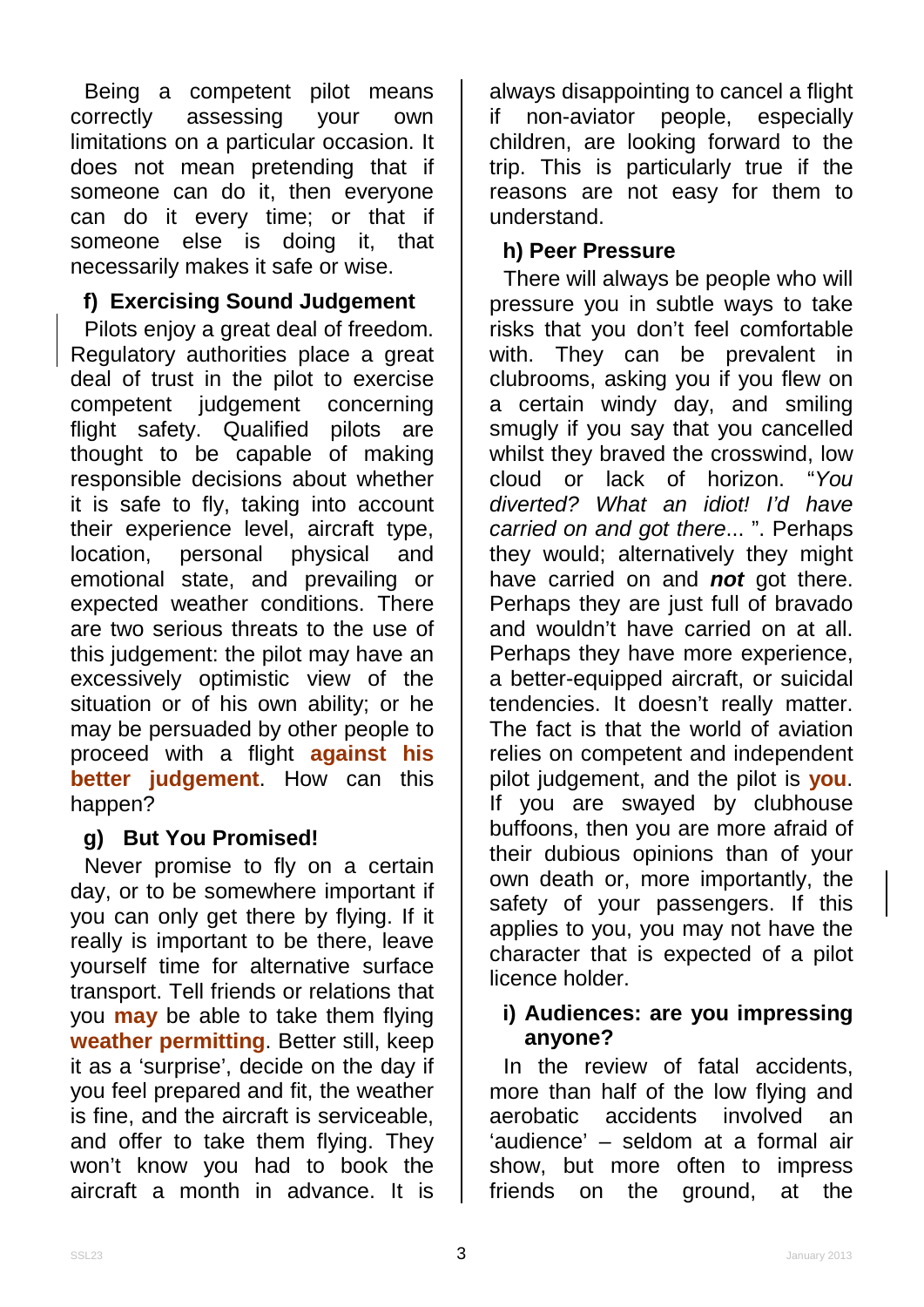clubhouse, or even passengers taken for a flight. The temptation to 'show off', to impress those watching, proved fatal in too many cases. (In fact, the 'audience' are not necessarily filled with admiration while watching these antics. They may simply be wondering when the accident will happen, and what this person is doing with a licence.) Before you decide to take such a risk, ask yourself*: would the people who are watching be prepared to risk their lives to impress you? What would you think of them if they were?*



*Are you impressing anyone?*

#### **j) Joint Decisions**

A joint decision made by a group of like-minded people is usually more extreme than the decision that any one of them, alone, would have made. Pilots tend to be, by their nature, fairly adventurous individuals who are willing to face a certain amount of risk in order to pursue their activities. Beware of the committee decision: 'we'll give it a go!'

## **3 DIFFERENT RISKS FOR DIFFERENT PEOPLE**

#### **a) Age Groups**

The review of fatal accidents suggested that the risks for young pilots were a little different from those of more mature years. Young pilots – especially young male pilots – sometimes took quite unnecessary risks in terms of low flying and

aerobatic manoeuvres, often in front of friends or others watching (see<br>'Audiences' above). Older pilots 'Audiences' above). Older seem less tempted to perform spectacular or risky manoeuvres, but they may take a different kind of risk. Pilots who fly into terrain, under full control of their aircraft and without any significant technical failures are, on average, older than pilots involved in other kinds of fatal accident. Typically, these pilots continued flying into adverse weather conditions, and/or ignored their MSA (if indeed one had been calculated).

# **b) Total Experience Level**

Pilots involved in the fatal low flying and aerobatics accidents are usually highly experienced. Perhaps they believe that because of their very high hours, they can fly safely in these very unforgiving regimes. Pilots in fatal CFIT accidents are also typically very experienced. Again, they may believe that their long experience might allow them to fly safely in conditions that others are advised to avoid. If this thought ever enters your mind, remember that all of those highly experienced pilots in the fatal accident reports also thought that '**it would be all right'.**

Pilots with low flying hours may be vulnerable to a different kind of accident. Those with very low hours feature less in the accident reports than those with 200–500 hours. The latter group seem to be more likely to lose control of the aircraft during visual conditions. This is probably not very surprising, given that these pilots are still quite inexperienced, and may be moving for the first time toward some slightly more ambitious flying.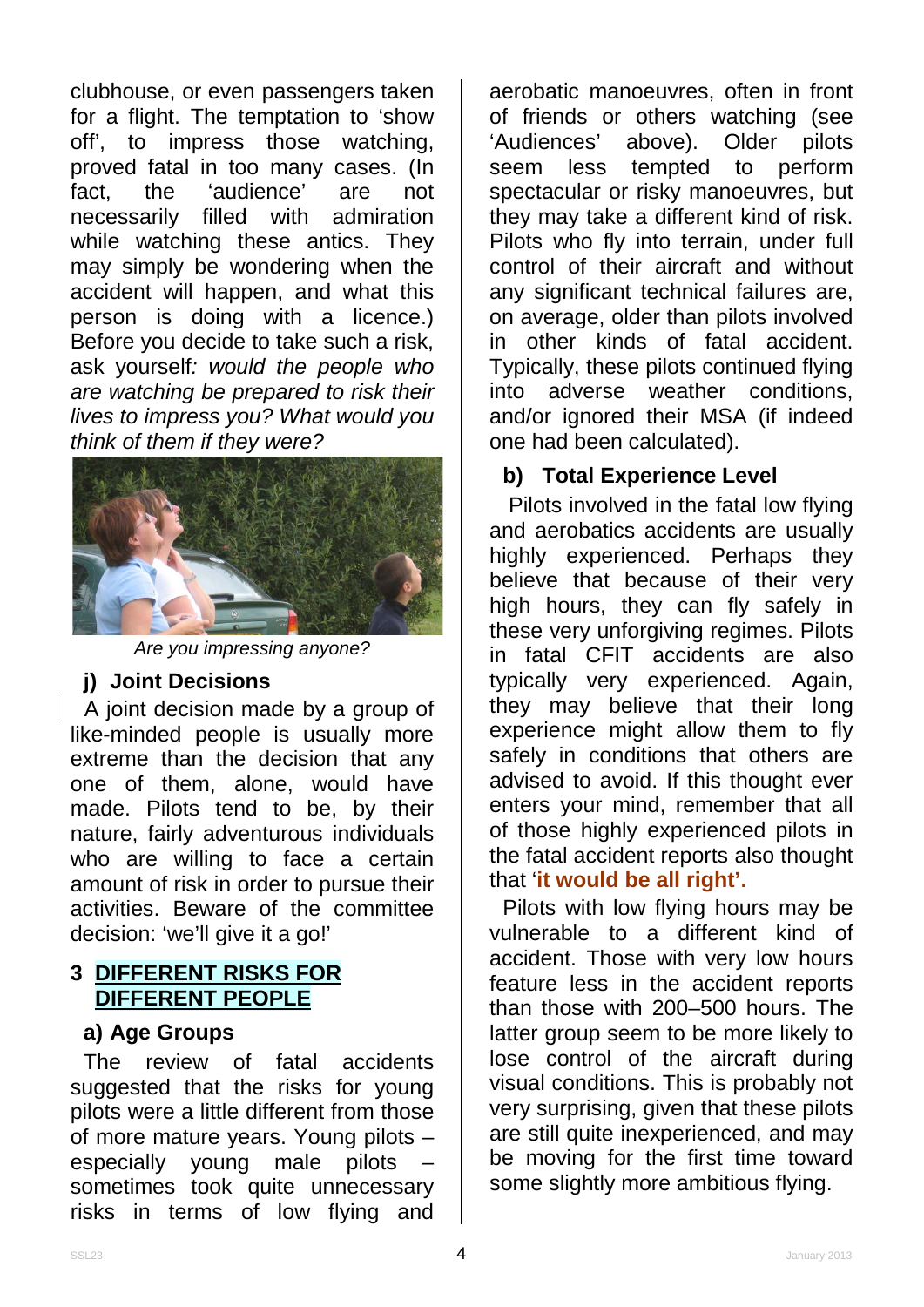# **c) Use It or Lose It**

Recency may also be a safety issue; the fact that you could do something perfectly six weeks ago does not mean you can immediately do it now. A skill is like a message written in chalk on an outdoor wall – it gets eroded a little every day. If the writing is retraced repeatedly it will become more enduring. Even then, it will be eroded eventually if it is not periodically refreshed. Skills are refreshed via practice, annual or recency checks or post-qualification training.

# **4 ONLY HUMAN**

## **a) Trust Me, I'm a Pilot**

Despite what some people may think, pilots have normal human limitations. The fact that pilots are trained, experienced and competent, does not mean that they will always perform perfectly; that they will never experience an 'off day', overload, illusions or distorted perceptions; or that they will never make a mistake. Everyone recognises that physical parts of the aircraft have a certain expected failure rate, and this is (correctly) seen as a realistic, normal performance level. Human pilots also have a 'realistic' performance failure rate, and it is **not** zero.

#### **b) To Err is Human**

One characteristic of human beings is that **we all make mistakes**, no matter how well trained, competent, careful, or skilled we may be. **Nobody** is immune from errors, and the person who imagines that they are infallible is the most dangerous of all.

There are two general classes of error:

- 'slips and lapses' include 'finger trouble', errors in data entry or recording (such as writing down the wrong digits), or not noticing that an instrument reading has changed; and
- 'mistakes' refer to actions that the pilot makes intentionally, and executes correctly, but they turn out to be a bad plan.

In general, mistakes are more easily reduced by training, but they still can and do happen. The important thing is to recognise and rectify mistakes – and to learn from them. Slips and lapses can happen to anyone and are, if anything, more likely in highly skilled, experienced people.

## **c) Believing is Seeing**

There are well-known optical illusions that can affect pilots' judgement, e.g. height perception when approaching sloping runways. In other circumstances, there can be a mental distortion that is nothing to do with visual illusions as such, but can be just as dangerous. Human beings are selective about what they 'see'. If a person believes something to be true, then they will tend to 'see' only those cues in the environment that are consistent with that belief, treating these as positive confirmation that the belief is correct, and 'not see', 'blot out' or ignore any evidence to the contrary.

Unfortunately, pilots are no exception to this rule. If a pilot has formed the belief that he is at a certain geographic location, then his mind may try to organise whatever cues are present in a manner that will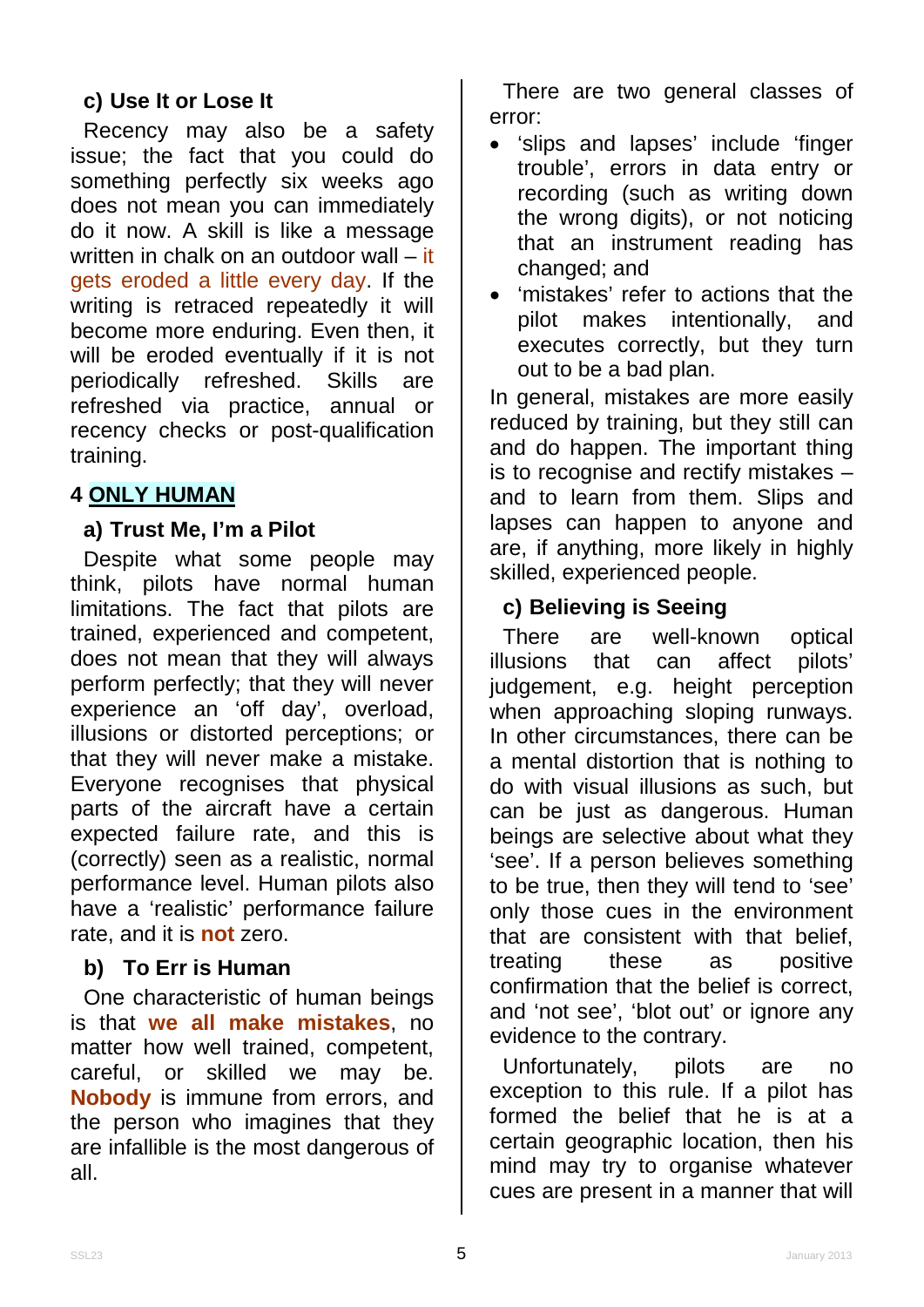confirm this belief. This means that conscious cross-checks to look for differences to expectation are critically important, and frequently a feature of aviation procedures. This principle can even apply to the expectation that instruments should be showing a certain reading, or hearing an ATC clearance that is expected or usual. It is vital that instruments are actually read and messages are really listened to, with at least some anticipation that they may **not** say what you expected. It is difficult for anyone to accept this about themselves, especially if they are highly technically qualified and experienced. Believe it: if you are human, this **does** apply to you.

#### **d) Stress**

Stress is a familiar feeling to most people. When people are stressed, their judgement can be affected, and their thinking may be unclear. They may suffer from 'tunnel' thinking, concentrating on (or over-reacting to) one particular problem to the exclusion of all else. This is dangerous. If there is a problem in flight, *the pilot's first priority must be safe flight.* Attention to a faulty radio, airsick passenger or navigation problem **must** be a secondary task. If you are feeling stressed before a flight, consider whether you should cancel. If you can foresee a period of high workload during the flight, rehearse it mentally, prepare as much as possible ahead of time and, above all, remember that your first priority at all times is to **fly the aircraft**.

## **5 ONLY A MACHINE**

**a) Trust Me, I'm Electronic**



#### *A deteriorating situation*

Just as human beings can make errors, mechanical and electronic devices can also be faulty. THINK about what your instruments should say – do a mental 'reality check'. Always cross-check with a second source (e.g. landmarks in the outside view) if possible. Change – especially movement – attracts attention from our senses, but a static condition, or a very slow rate of change, is more likely to go unnoticed. It is important to check all instruments regularly never think that your attention will automatically be drawn to a deteriorating situation. If your fuel gauge is stuck on full, the needle will remain steady, although actual fuel levels will be dropping. There will be no rapid movement or change to attract your attention.

## **b) Electricity**

You may have electric flight instruments, or even engine controls. Know your own system, and if the generator fails be ready to follow the Flight Manual drills, which probably include landing as soon as practicable.

A blown fuse or popped circuit breaker is protecting you and your aircraft. If you need the service and the rating is low, only try one reset, but allow adequate cooling time.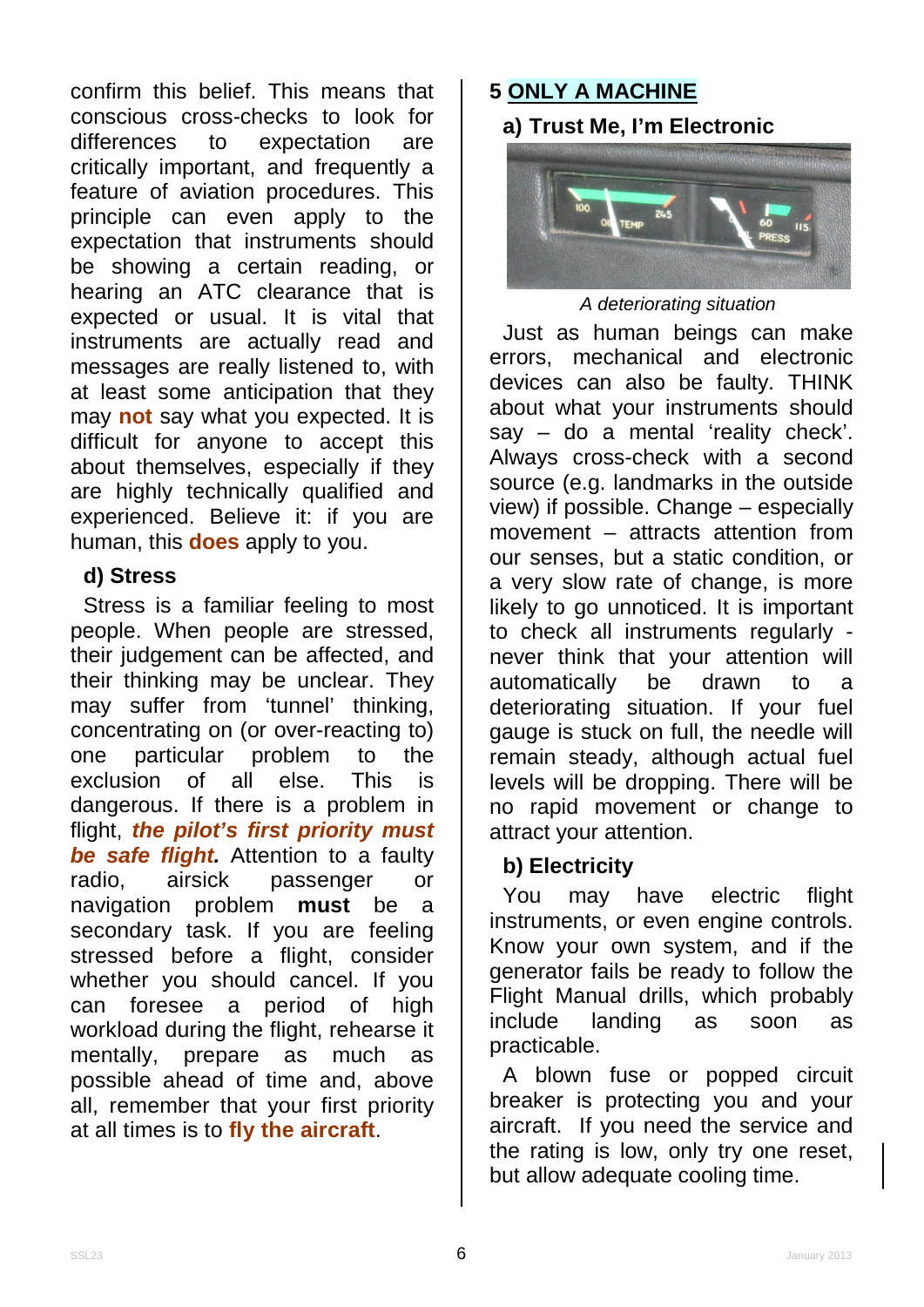

GPS is a common accessory for GA pilots. It can be tremendously helpful at times and is probably an overall safety 'plus'. However, a few words of caution *(see SafetySense leaflet [25](http://www.caa.co.uk/safetysenseleaflet25) – use of GPS*):

- **Never** use GPS as your primary means of navigation.
- **Never** use it to land in poor visibility (and that means you too, helicopter pilots!)
- **Never** spend time head down, fiddling with GPS, and ignoring the outside world.
- **Never** believe GPS data without question. It is NOT infallible and it CAN go wrong.
- **Never** fly in conditions that you would normally avoid, because you believe GPS will reduce the risk and get you there safely.

#### **6 HOW ACCIDENTS HAPPEN** *COMMON SCENARIOS IN A CAA REVIEW:*

# **a) Controlled Flight Into Terrain**



In a controlled flight into terrain (CFIT) accident the pilot does not lose control, and the aircraft has not failed. They simply fly into the ground, often hills or mountains. The

pilots who had fatal CFIT accidents were typically over fifty years old, and very experienced. More than a third were flying in their home base local area, and accidents were not restricted to mountainous regions. Of all CFIT accidents, 82% included unwise reaction to weather conditions (such as continuing to fly into worsening weather) and 64% had not adhered to their MSA (if they had calculated one at all), trying to get 'below the weather', or hoping to confirm their position. More than a third found out too late that they had made an error in navigation.

# **b) Loss of Control in VMC**



Loss of control in visual meteorological conditions (VMC) is almost as common as CFIT. In the accident review, it was noticed that many of these loss of control accidents involved an unfamiliar situation, a distraction or a minor technical failure. The inexperienced pilot was probably coping quite well, until they were overloaded by some unforeseen event. This is probably difficult to avoid, but it is worth rehearsing – even mentally – exactly what you would do if you had a technical failure, or encountered a distraction. Also, remember that if the flight you have planned is going to require 100% of your current skill capacity to cope with it, then you won't have anything left in reserve for unplanned or unusual events that crop up.